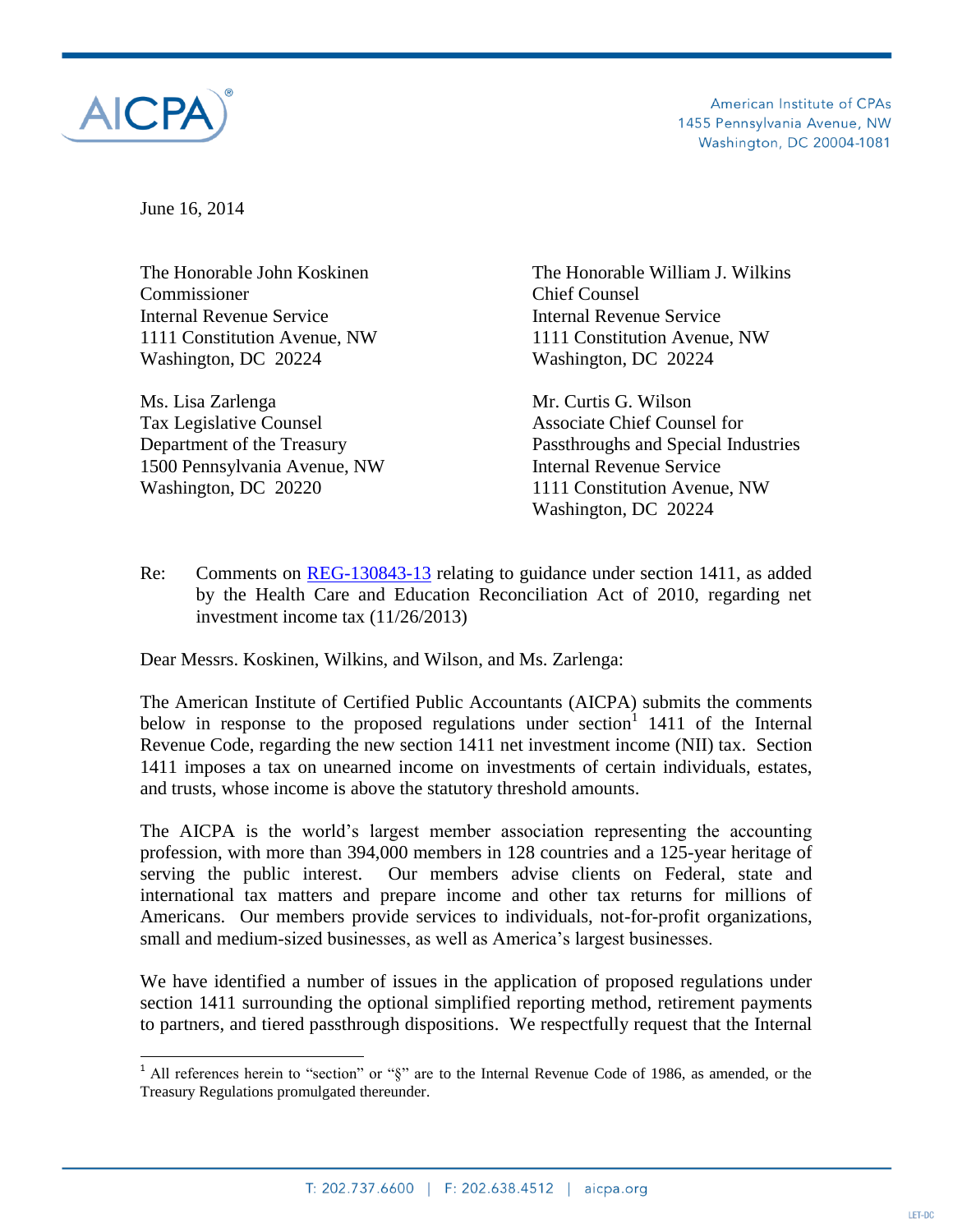The Honorable John Koskinen The Honorable William J. Wilkins Ms. Lisa Zarlenga Mr. Curtis G. Wilson June 16, 2014 Page 2 of 17

Revenue Service (IRS) and Department of the Treasury ("Treasury") modify the proposed regulations to address these issues with our detailed suggestions below to provide additional clarity in this area.

### **Executive Summary**

The AICPA commends the IRS and Treasury for issuing proposed regulations, which provide clarity for taxpayers and tax practitioners regarding the new NII tax. We especially laud the inclusion of an optional simplified method for calculating the gain or loss on disposition of certain active interests in partnerships and S corporations in the proposed regulations. We are particularly pleased with the IRS's decision to incorporate several of the concepts we had recommended in our previous comments submitted on June 17, 2013. $^{2}$ 

To further the Treasury's objective underlying the proposed regulations under section 1411, we offer the following recommendations:

- 1. The final regulations should periodically adjust the qualification threshold figures under Prop. Reg.  $\S$  1.1411-7(c)(2) to reflect inflation (optional simplified reporting method) for purposes of section 1411.
- 2. The final regulations should modify the nonavailability of the optional simplified reporting method exceptions under Prop. Reg.  $\S$  1.1411-7(c)(3)(iv) to eliminate uncertainty. Specifically, the final regulations should clarify the following items:
	- I. Definition of the phrase of "transferor knows or has reason to know";
	- II. Definition of the term "gross assets";
	- III. Definition of the term "Section 1411 Property" with respect to "cash or cash equivalents"; and
	- IV. Definition of the phrase "during the transferor's Section 1411 Holding Period."

<sup>2</sup>See

[http://www.aicpa.org/Advocacy/Tax/Individuals/DownloadableDocuments/AICPA%20Section%201411%](http://www.aicpa.org/Advocacy/Tax/Individuals/DownloadableDocuments/AICPA%20Section%201411%20Comment%20Letter%20FINAL%20DATED%2006%2017%202013.pdf) [20Comment%20Letter%20FINAL%20DATED%2006%2017%202013.pdf.](http://www.aicpa.org/Advocacy/Tax/Individuals/DownloadableDocuments/AICPA%20Section%201411%20Comment%20Letter%20FINAL%20DATED%2006%2017%202013.pdf)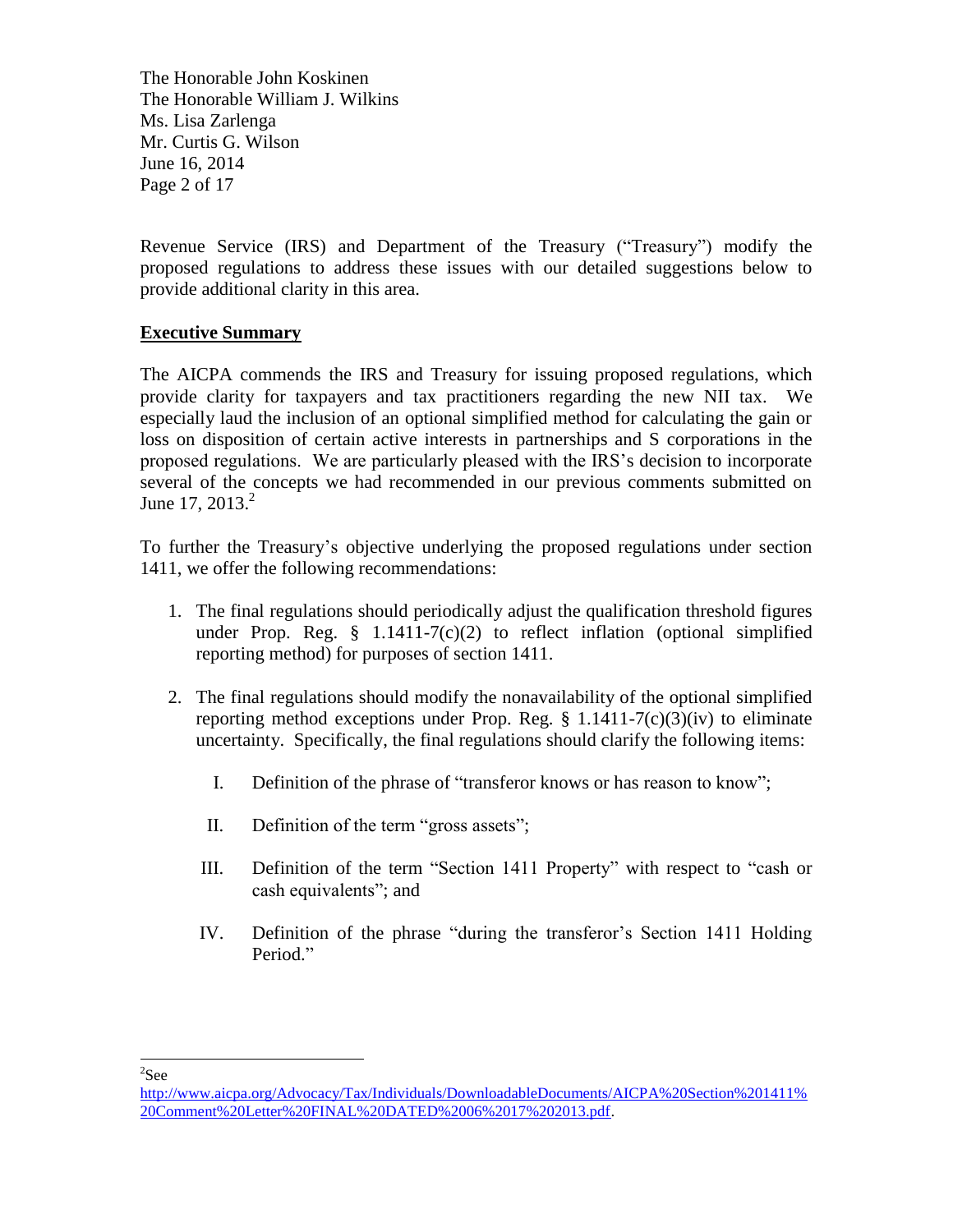The Honorable John Koskinen The Honorable William J. Wilkins Ms. Lisa Zarlenga Mr. Curtis G. Wilson June 16, 2014 Page 3 of 17

- 3. The final regulations should provide a taxpayer with an option to include their entire chapter 1 gain or exclude their entire chapter 1 loss from the disposition of certain active interests in passthrough entities (as defined in Prop. Reg. § 1.1411- 7) in calculating their NII for the year to further reduce administrative burden.
- 4. The final regulations should simplify the rules for retirement payments to partners and the nonapplicability of section 1411.
- 5. The final regulations should include a simplified safe-harbor method to allow taxpayers who have elected to regroup their real estate activities under Treas. Reg. § 1.469-9 to apply the optional simplified reporting method under Prop. Reg. § 1.1411-7(c) in the event of a tiered passthrough disposition based upon current year information that is readily available to the taxpayer within the Schedule K-1 issued by the upper-tiered passthrough entity.
- 6. The final regulations should provide that when a qualified subchapter S trust ("QSST") disposes of S corporation stock, the disposition is treated as a disposition of the stock by the current income beneficiary of the QSST for purposes of determining the amount of gain or loss resulting from the sale of S corporation stock included in the NII of the trust under section  $1411(c)(4)$ . Thus, if the current income beneficiary materially participates in the activities of the S corporation, the exception under section  $1411(c)(4)$  should apply to the trust.

A more detailed discussion of the above recommendations is included below.

#### **Specific Comments**

The AICPA recommends that the IRS and Treasury modify the proposed regulations to address the following issues:

1. Modification to qualifications under optional simplified reporting method

The proposed regulations provide an optional simplified reporting method that qualified taxpayers may use in lieu of the calculation described in Prop. Reg. § 1.1411-7(b). According to the proposed regulations, qualifying taxpayers must meet at least one of two requirements. Under the first requirement, the sum of the taxpayer's allocable share of separately stated items of income, gain, loss, and deduction during the Section 1411 Holding Period, of a type that the taxpayer would take into account in calculating NII, cannot exceed 5% of the sum of all separately stated items of income, gain, loss, and deduction allocated to the taxpayer during the holding period. The Section 1411 Holding Period is described as being generally the year of the disposition and the preceding two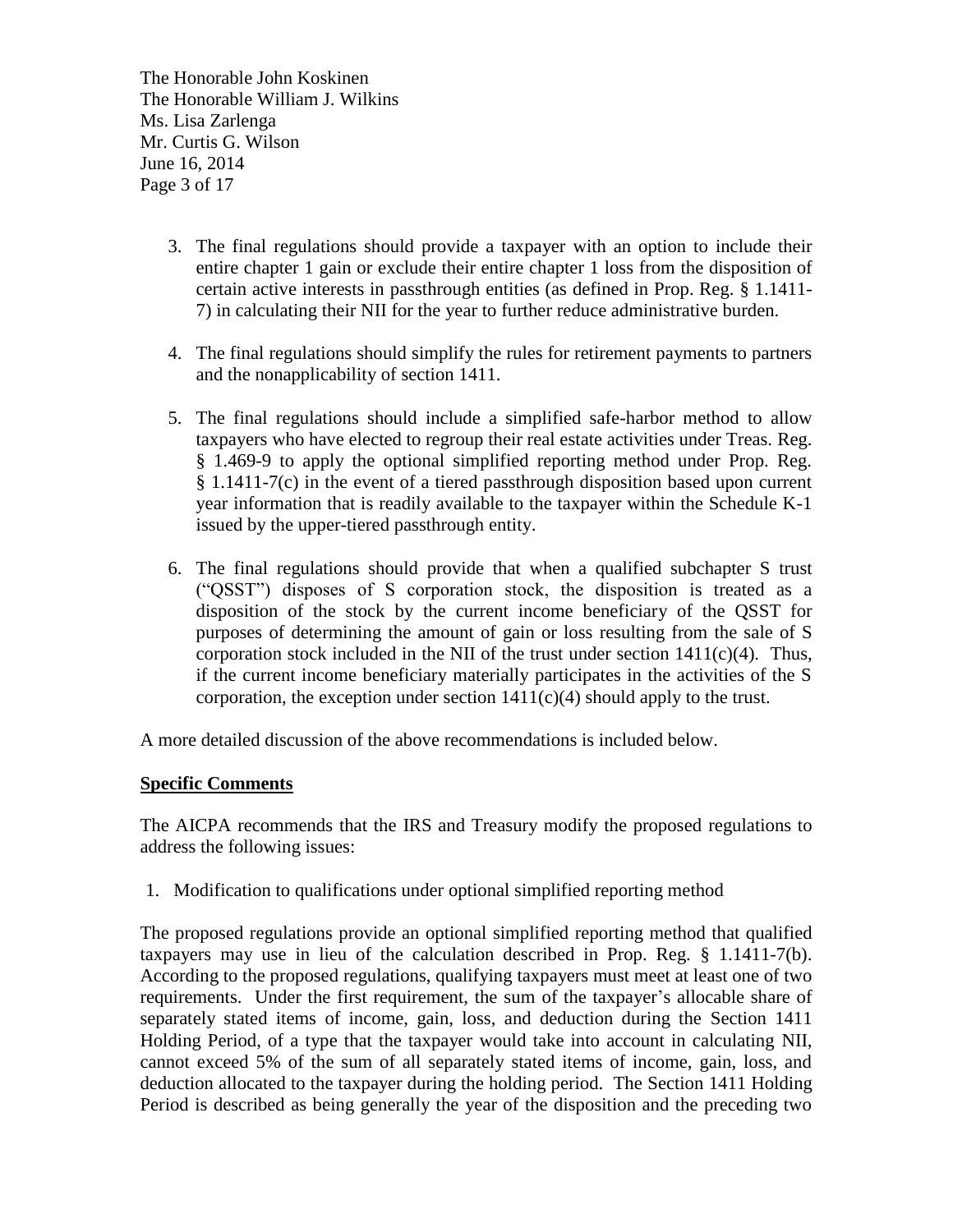The Honorable John Koskinen The Honorable William J. Wilkins Ms. Lisa Zarlenga Mr. Curtis G. Wilson June 16, 2014 Page 4 of 17

years. Additionally, chapter 1 gain recognized by the taxpayer from the disposition of the passthrough entity cannot exceed \$5,000,000. Under the second requirement, taxpayer's total chapter 1 gain or loss recognized from the disposition of interest in the passthrough entity cannot exceed \$250,000 (including gains and losses from multiple dispositions as part of a plan).

We believe the proposed optional simplified reporting method will significantly reduce administrative burden for many taxpayers and equally benefit IRS examining agents during an audit. However, we are concerned that the proposed qualifications and eligibility rules of the optional simplified reporting method could still exclude certain small taxpayers.

If the Federal Reserve Bank's target inflation rate of 2% is achieved, nominal dividend distributions from investments and rental income will rise. As a result, an increased number of taxpayers might be unable to use the optional simplified reporting method. Maintaining (even expanding) the number of taxpayers who can qualify for the optional simplified reporting method should promote higher compliance from taxpayers and further the underlying objective of the rule.

In order to make the optional simplified reporting method available to more taxpayers, we recommend the following refinements to the qualifications under Prop. Reg.  $§ 1.1411 - 7(c)(2):$ 

- I. Under Prop. Reg.  $\S$  1.1411-7(c)(2)(i), we propose that the final regulations raise the 5% threshold to 10% under the first requirement and periodically review and adjust this percentage threshold in the future.
- II. Under Prop. Reg.  $\S$  1.1411-7(c)(2)(i), we propose that the final regulations include a future adjustment of the \$5,000,000 gain or loss threshold for inflation when the accumulated adjustment exceeds \$250,000.
- III. Under Prop. Reg.  $\S$  1.1411-7(c)(2)(ii), we propose that the final regulations include a future adjustment of the \$250,000 gain or loss threshold for inflation when the accumulated adjustment exceeds \$25,000.
- 2. Clarification of the nonavailability of optional simplified reporting method rules under Prop. Reg. § 1.1411-7(c)(3)(iv)

Proposed Reg.  $\S$  1.1411-7(c)(3) prohibit certain taxpayers from using the optional simplified reporting method if certain conditions are met. According to Prop. Reg. § 1.1411-7(c)(3)(iv), "a transferor is not eligible to use the simplified reporting method"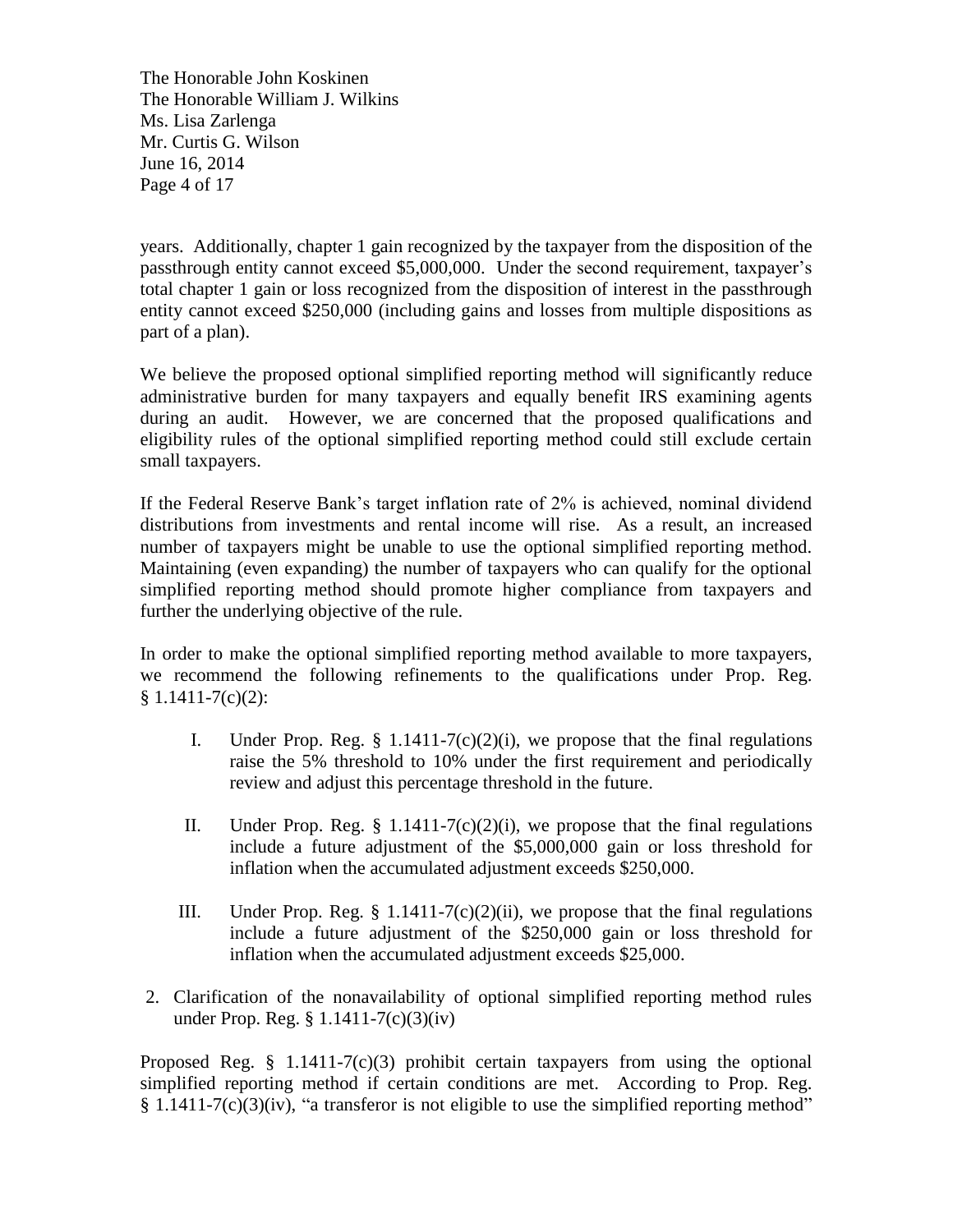The Honorable John Koskinen The Honorable William J. Wilkins Ms. Lisa Zarlenga Mr. Curtis G. Wilson June 16, 2014 Page 5 of 17

if "the transferor knows or has reason to know that the percentage of the Passthrough Entity's gross assets that consist of Section 1411 Property has increased or decreased by 25 percentage points or more during the transferor's Section 1411 Holding Period due to contributions, distributions, or asset acquisitions or dispositions in taxable or nonrecognition transactions."

We note that certain terms and phrases in this nonapplicability rule are not defined further in the proposed regulations. Therefore, the AICPA is concerned that the lack of clarity in this nonapplicability rule would create confusion for both taxpayers and IRS agents. To eliminate this confusion, we request that the IRS provide additional guidance in the following areas:

I. Definition of the phrase "transferor knows or has reason to know"

According to the proposed regulations, the phrase "knows or has reason to know" is not currently defined. We are concerned that a broad interpretation of such phrase could result in unnecessary controversy between taxpayers and the IRS. A modest refinement to this rule would eliminate such ambiguity.

For example, we recommend that the final regulations modify this rule as follows:

"The transferor knows or has reason to know that the percentage of the Passthrough Entity's gross assets that consist of Section 1411 Property has increased or decreased by at least 25 percentage points during the transferor's Section 1411 Holding Period due to contributions, distributions, or asset acquisitions or dispositions in taxable or nonrecognition transactions*, as part of a plan that includes the transfer of the transferor's interest in the Passthrough Entity.*"

Furthermore, we recommend that the IRS illustrate, through examples, a number of circumstances where this rule would apply.

II. Definition of the term "gross assets"

We note that term "gross assets" is not currently defined in the proposed regulations. We are concerned that a broad interpretation of the term "gross assets" may trigger a controversy between taxpayers and the IRS.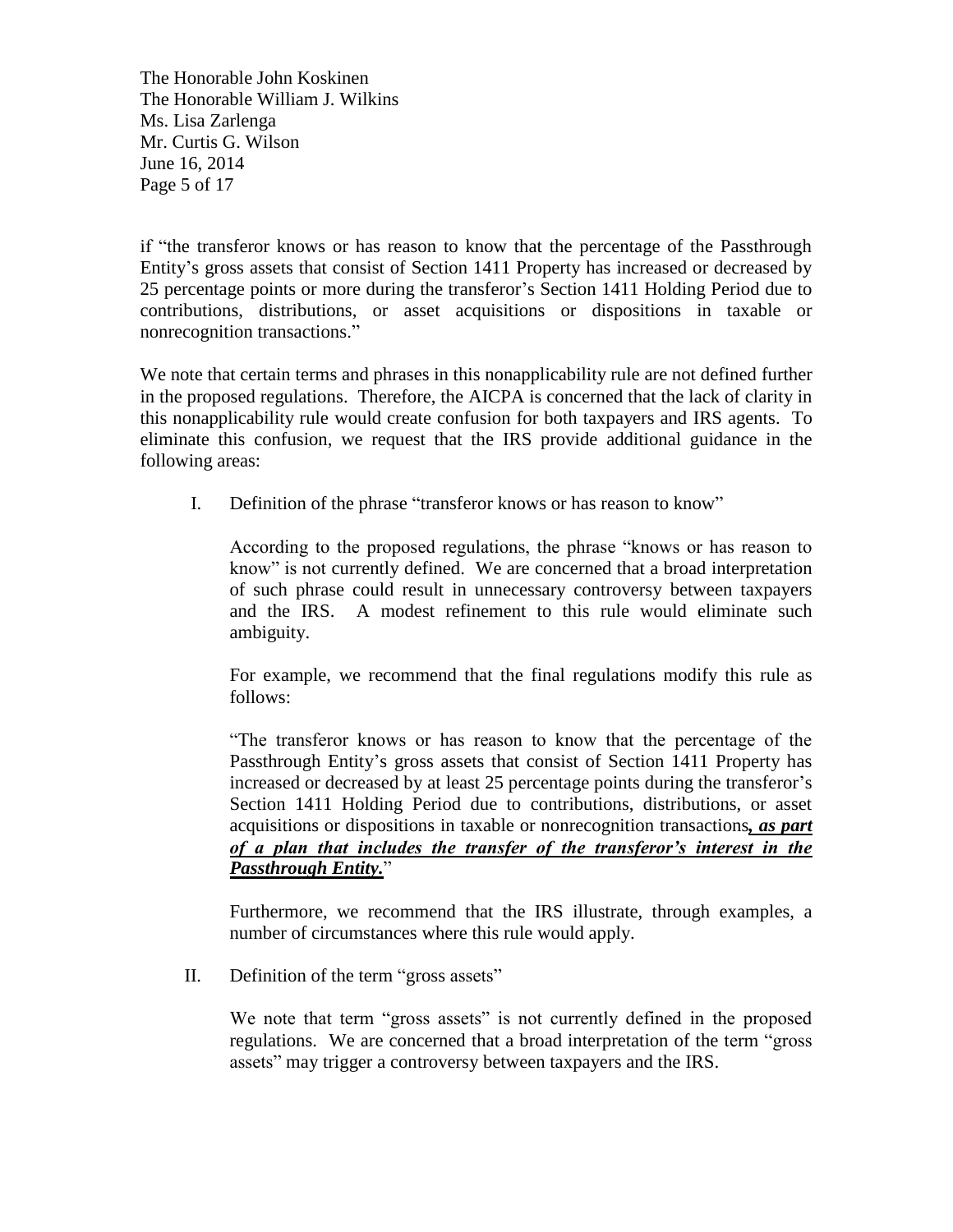The Honorable John Koskinen The Honorable William J. Wilkins Ms. Lisa Zarlenga Mr. Curtis G. Wilson June 16, 2014 Page 6 of 17

> Therefore, we recommend using "adjusted basis" when defining the term "gross assets." "Adjusted basis" provides an indisputable evidence of cost over other value such as fair market value. Fair market value injects subjectivity into the equation. Differences in opinion as to value could inadvertently trigger the nonapplicability rule. In addition, fair market value is not an appropriate measure of gross assets when it is not independently determined by transactions, made at arm's length. Finally, we suggest adding a reference (e.g., adjusted basis) in the final regulations. Such reference would provide clarity and reduce uncertainty.

> Furthermore, taxpayers are likely to determine their qualification based on the assets on the entity's balance sheet. Thus, we suggest that the IRS include examples based on Schedule L (Balance Sheet per Books) in the entity tax return in the final regulations.

III. Definition of "Section 1411 Property" with respect to "cash or cash equivalents"

According to Prop. Reg. § 1.1411-7(a)(2)(iv), "the term *Section 1411 Property* means property owned by or held through the passthrough entity that, if disposed of by the entity, would result in net gain or loss allocable to the transferor of a type that is includable in determining net investment income of the transferor under  $\S$  1.1411-4(a)(1)(iii)." This definition does not explicitly exclude cash or cash equivalents.

However, Prop. Reg. § 1.1411-7(c)(3)(ii) states "Section 1411 Property (other than cash or cash equivalents)" which clearly excludes cash or cash equivalents from Section 1411 Property.

We are concerned that the inconsistent use of the term "cash or cash equivalents" in defining the term Section 1411 Property creates an ambiguity between taxpayers and the IRS. The sale of cash clearly does not produce a gain or loss. Therefore, we suggest that the term "Section 1411 Property" specifically exclude cash or cash equivalents.

If the Section 1411 Property is intended to include cash, we suggest that the final regulations include a parenthetical such as "(including cash or cash equivalents)" added after the term "Section 1411 Property."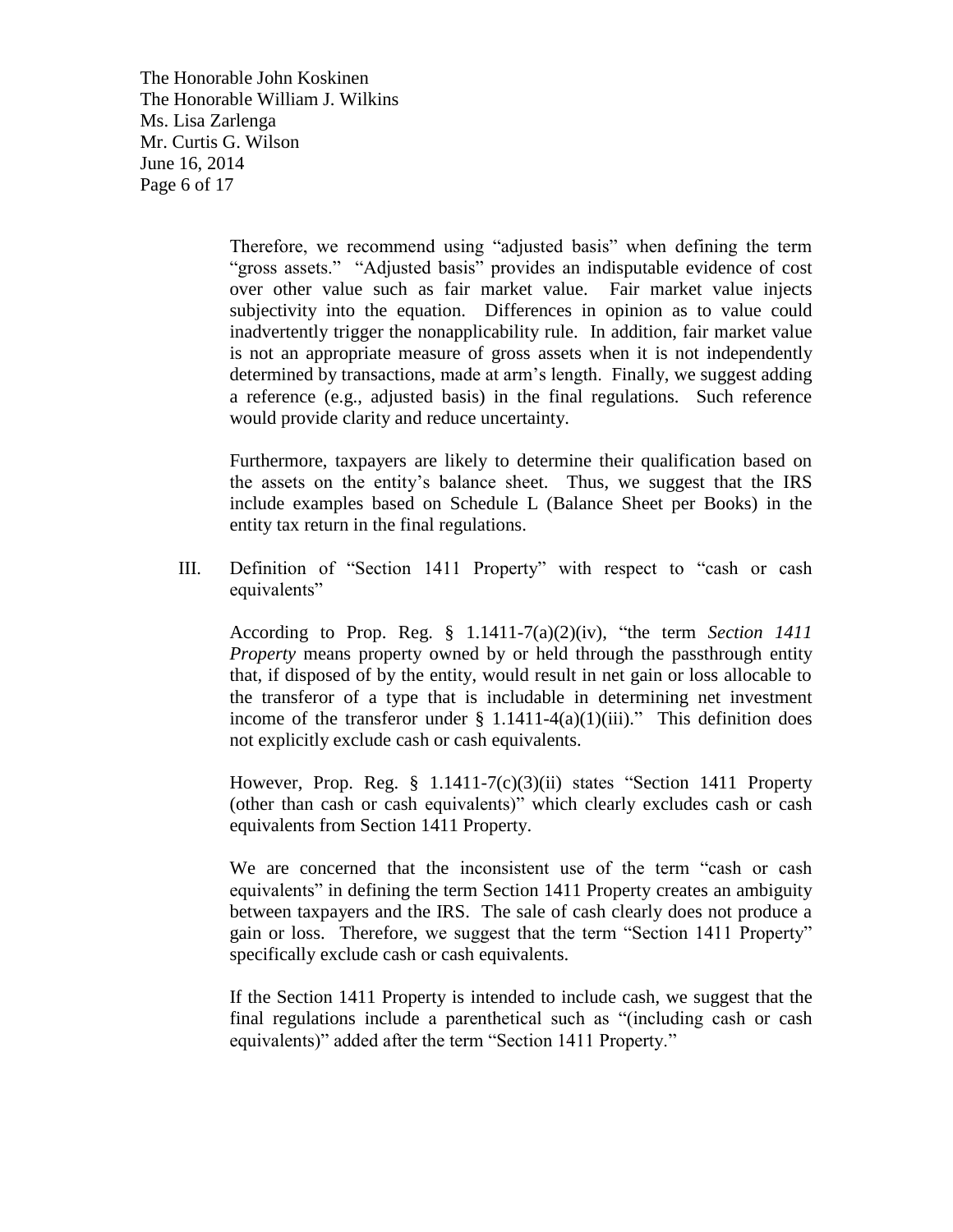The Honorable John Koskinen The Honorable William J. Wilkins Ms. Lisa Zarlenga Mr. Curtis G. Wilson June 16, 2014 Page 7 of 17

> IV. Definition of the phrase "during the transferor's Section 1411 Holding Period"

As noted above, the rule under Prop. Reg.  $\S 1.1411-7(c)(3)(iv)$  is triggered if the amount of Section 1411 Property contained in gross assets is increased or decreased by at least 25 percentage points during the period. However, it is unclear if this test compares the amounts of Section 1411 Property at the beginning and the end of the period or if this test is triggered by the amount of Section 1411 property increasing or decreasing by the requisite amount at any time during the period.

For purposes of discussion of IV above, we offer the following situation:

ABC, Inc. is an S corporation operating a drive-through coffee stand. The business was started for \$100,000, debt-free, by two former college roommates with gifts from parents. The business has been in operation for five years. The stand is currently profitable and makes \$100,000 per year after taking reasonable salaries for the owners. The S corporation continually makes distribution of its earning throughout the year, mostly to pay taxes and repay student loans. Consequently, the company maintains a minimal amount of working capital. The business plans to acquire a second stand; therefore, no distributions were made for one year to accumulate the funds needed to acquire the new stand. The new stand was acquired using the accumulated cash, and working capital was once again minimal.

A year later, one of the owners decides to go back to school and sells out to the other owner for \$100,000. For purpose of this example, assume the seller knows everything about the business.

Based on the facts above and depending on one's own interpretation, two different results are attainable.

#### **Interpretation #1**

At the beginning of the Section 1411 Holding Period three years ago, the assets consisted of minimal Section 1411 Property. The coffee stand was formed for \$100,000 five years ago and depreciated down to \$60,000. At the end of the Section 1411 Holding Period, the assets consisted of minimal Section 1411 Property: one fully depreciated coffee stand and the new coffee stand with a cost of \$100,000, and an adjusted basis of \$80,000. Since the Section 1411 Properties are minimal at the beginning and end of the Section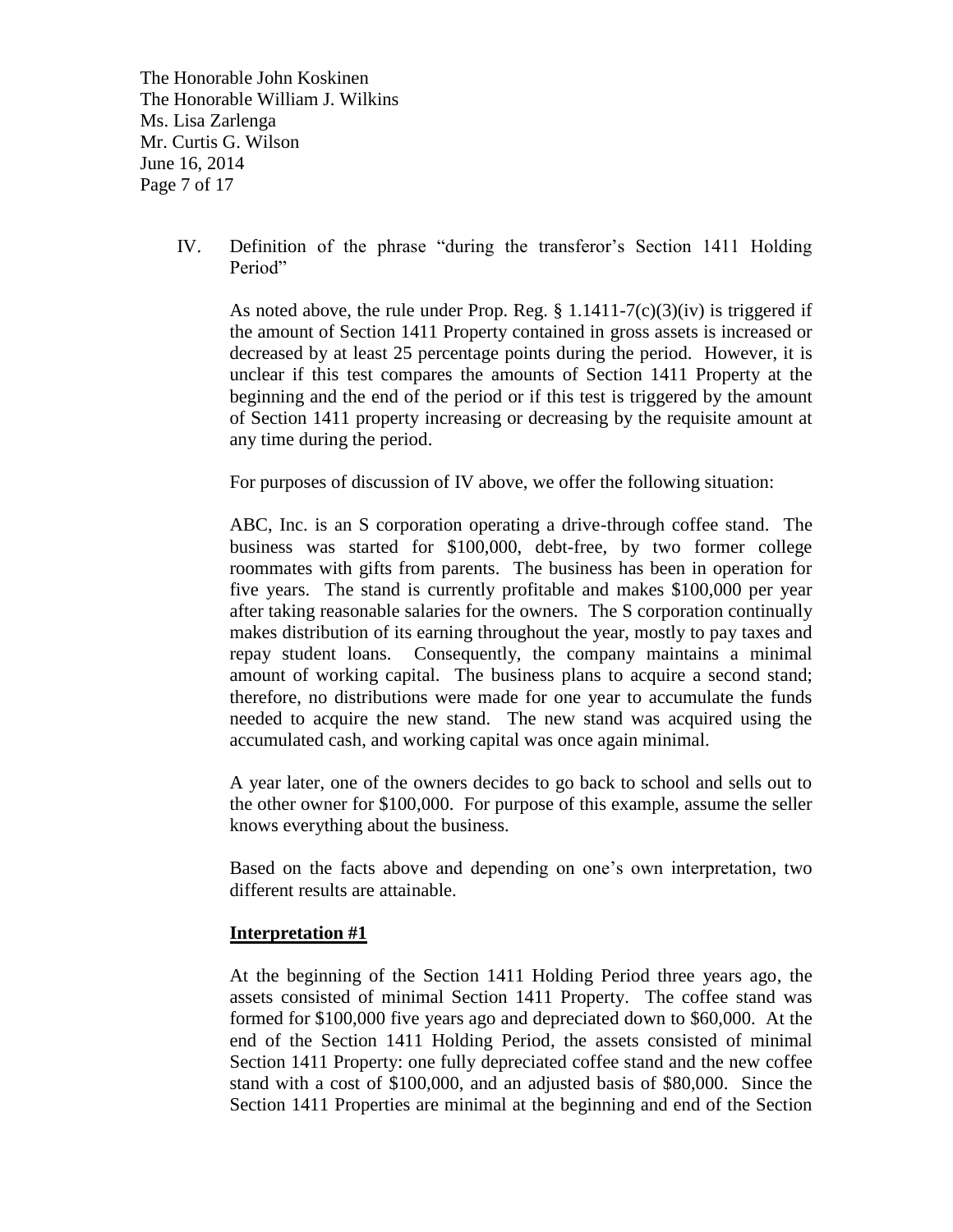The Honorable John Koskinen The Honorable William J. Wilkins Ms. Lisa Zarlenga Mr. Curtis G. Wilson June 16, 2014 Page 8 of 17

> 1411 Holding Period, we could conclude that the Section 1411 Property did not increase or decrease by at least 25 percentage points during this period. Thus, the nonapplicability test is passed and the sale is eligible for the optional simplified reporting method.

### **Interpretation #2**

During the year of accumulation (Year 2 of the Section 1411 Holding Period), cash or cash equivalents were increased to \$100,000 and then decreased to zero as part of an asset acquisition. Thus, the portion of gross assets represented by the Section 1411 Property increased by at least 25 percentage points. Since such change in the Section 1411 Property was not due to contributions or distributions, or asset acquisitions or dispositions, a taxpayer could reasonably conclude that the increase is not a violation of the nonapplicability rule. However, the Section 1411 Property was then decreased to zero, due solely to an asset acquisition, which represents a clear decline, as a portion of gross assets, of at least 25 percentage points during the Section 1411 Holding Period. Thus, a taxpayer could also interpret these facts to conclude the 25-percentage point test has failed; as a result, the nonapplicability rule applies and the optional simplified reporting method is unavailable.

In our view, interpretation #1 is a more feasible interpretation due to the tremendous complexity implicit in the second interpretation.

Under interpretation #2, a contribution of cash used to purchase a trade or business asset could cause, however briefly, Section 1411 Property to both increase and decrease by 25 percentage points.

Similarly, a loan from which proceeds are deposited in the cash account and then used to buy a trade or business asset would, if large enough, trigger a violation of the rule while disbursement of the loan directly to the vendor of the trade or business asset would not violate the rule.

In a common situation, such as a typical professional services business, the accumulation of cash from profits, followed by a distribution of cash to pay taxes could, depending on the make-up of the other gross assets of the business, trigger the nonapplicability rule.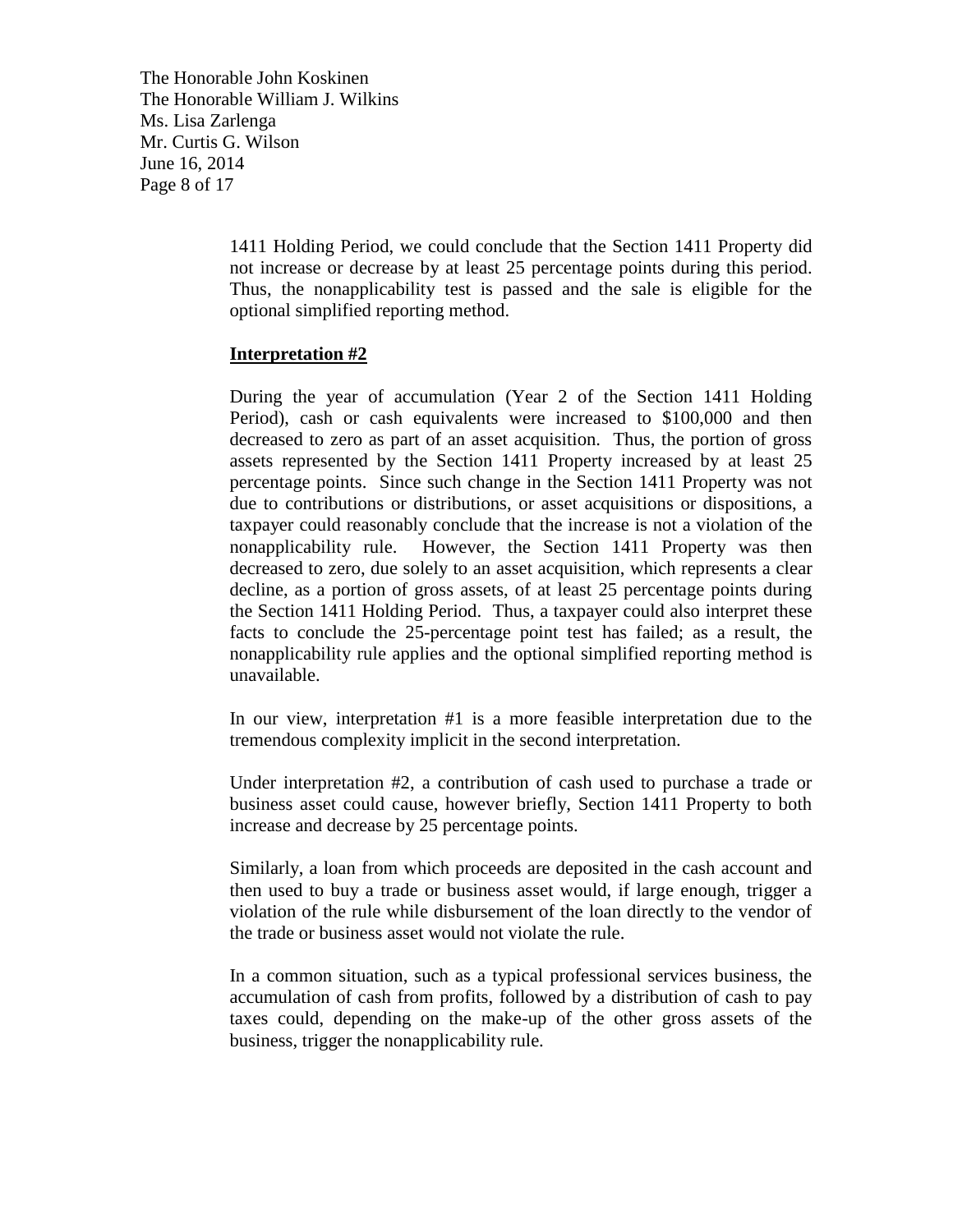The Honorable John Koskinen The Honorable William J. Wilkins Ms. Lisa Zarlenga Mr. Curtis G. Wilson June 16, 2014 Page 9 of 17

> As illustrated above, the lack of clarity existing in this rule creates confusion and misunderstanding by taxpayers. Therefore, we recommend that the IRS and Treasury provide clarity through specific examples.

3. Election to treat entire chapter 1 gain subject to section 1411

Proposed Reg. § 1.1411-7 provides rules to calculate the net passive investment income for the disposition of certain active interests in partnerships and S Corporations. According to preamble (part 9.C.i) of the proposed regulations:

Proposed § 1.1411-7(b) provides the calculation for determining the amount of the transferor's gain or loss under section  $1411(c)(1)(A)(iii)$ from the disposition of an interest in a Passthrough Entity. For dispositions resulting in chapter 1 gain, the transferor's gain equals the lesser of: (i) the amount of gain the transferor recognizes for chapter 1 purposes, or (ii) the transferor's allocable share of net gain from a deemed sale of the Passthrough Entity's Section 1411 Property (in other words, property which, if sold, would give rise to gain or loss that is includable in determining the transferor's net investment income under § 1.1411-  $4(a)(1)(iii)$ . The proposed regulations contain a similar rule when a transferor recognizes a loss for chapter 1 purposes.

This section provides a primary method for determining the gain or loss subject to the NII tax under section  $1411(c)(4)$ , which postulates a deemed sale of the assets of the passthrough entity.

Proposed Reg. § 1.1411-7(c) provides an optional simplified reporting method for determining the gain or loss subject to the NII tax under section  $1411(c)(4)$ , which eliminates the complicated computation under the primary method.

Currently the proposed regulations do not provide a provision for opting out of the calculations required by section  $1411(c)(4)$ .

While the simplified reporting method is much simpler than the primary method, the cost of preparing even these simplified calculations may exceed the benefit incurred from excluding some gain or including some loss received by the taxpayer. For example, the cost of preparing even these simplified calculations for taxpayers with a small amount of NII may exceed the NII tax. As a result, such taxpayers may prefer treating all gains resulting from the sale of a passthrough entity in which the taxpayer materially participated as subject to the NII tax rather than prepare calculations allocating the gain or loss between trade or business and investment assets. Additionally, taxpayers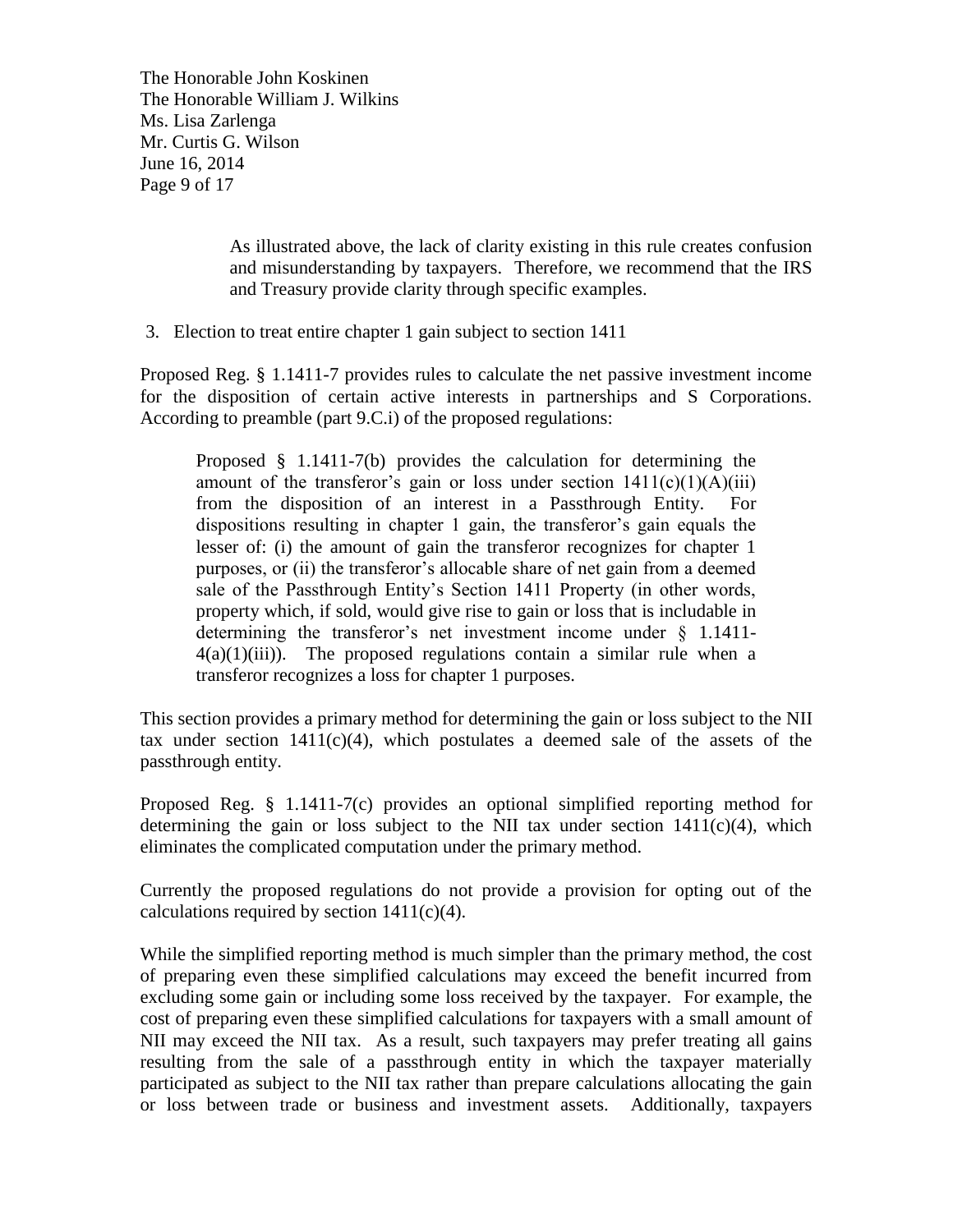The Honorable John Koskinen The Honorable William J. Wilkins Ms. Lisa Zarlenga Mr. Curtis G. Wilson June 16, 2014 Page 10 of 17

choosing this option would treat all losses as not subject to the NII tax. Although the simplified reporting method provides much-needed simplification, this option would provide further simplification and reduce administrative burden. As noted above, the gain subject to NII tax is the lesser of the chapter 1 gain or the section  $1411(c)(4)$ calculation. Thus, taxpayers would forgo complex calculations that can only reduce the amount of income subject to NII tax.

Therefore, the AICPA recommends allowing the taxpayer to annually elect forgoing allocation computations on an entity by entity basis. This election would apply to all transactions in regards to that entity; therefore, the taxpayer is unable to select such treatment on a transaction-by-transaction basis. If the taxpayer chooses to elect out of the calculation, an election is attached to the return in lieu of the statement required by Prop. Reg.  $\S 1.1411-7(g)(2)$  with the following statement:

*"The Taxpayer elects out of the calculations required by §1.1411-7 as they relate to ABC, LLC to determine the share of trade or business gain or loss inherent in each transaction and hereby treats all gains from the sale of ABC, LLC as subject to the Net Investment Income Tax and all losses as not subject to the Net Investment Income Tax. The Taxpayer understands this is an irrevocable election for this year for this entity and applies to all transactions in the current year. If the amount of chapter 1 gain or loss is subsequently adjusted due to IRS examination, the Taxpayer may choose to make a new election or recalculate the Net Investment Income based on the primary or optional simplified reporting method."*

As indicated by the proposed statement above, this annual election is irrevocable. However, if the reported total chapter 1 gain or loss, which is the subject of such an election, is subsequently changed because of an IRS examination, the election is void. Thus, the taxpayer should have the ability to make a new election relating to the adjusted amount of chapter 1 gain or loss or recalculate based on the primary or optional simplified reporting method.

Choosing to elect out of the calculations should not recharacterize prior classifications of income or loss as trade or business, passive or investment. Additionally, this treatment will only affect the amount of NII from gains and losses from entity disposition transactions, thereby excluding other items of investment income and investment deductions.

We recommend that the IRS and Treasury allow taxpayers to decide annually whether to include their entire chapter 1 gain or exclude their entire chapter 1 loss from the disposition of certain active interests in passthrough entities (as defined in Prop. Reg.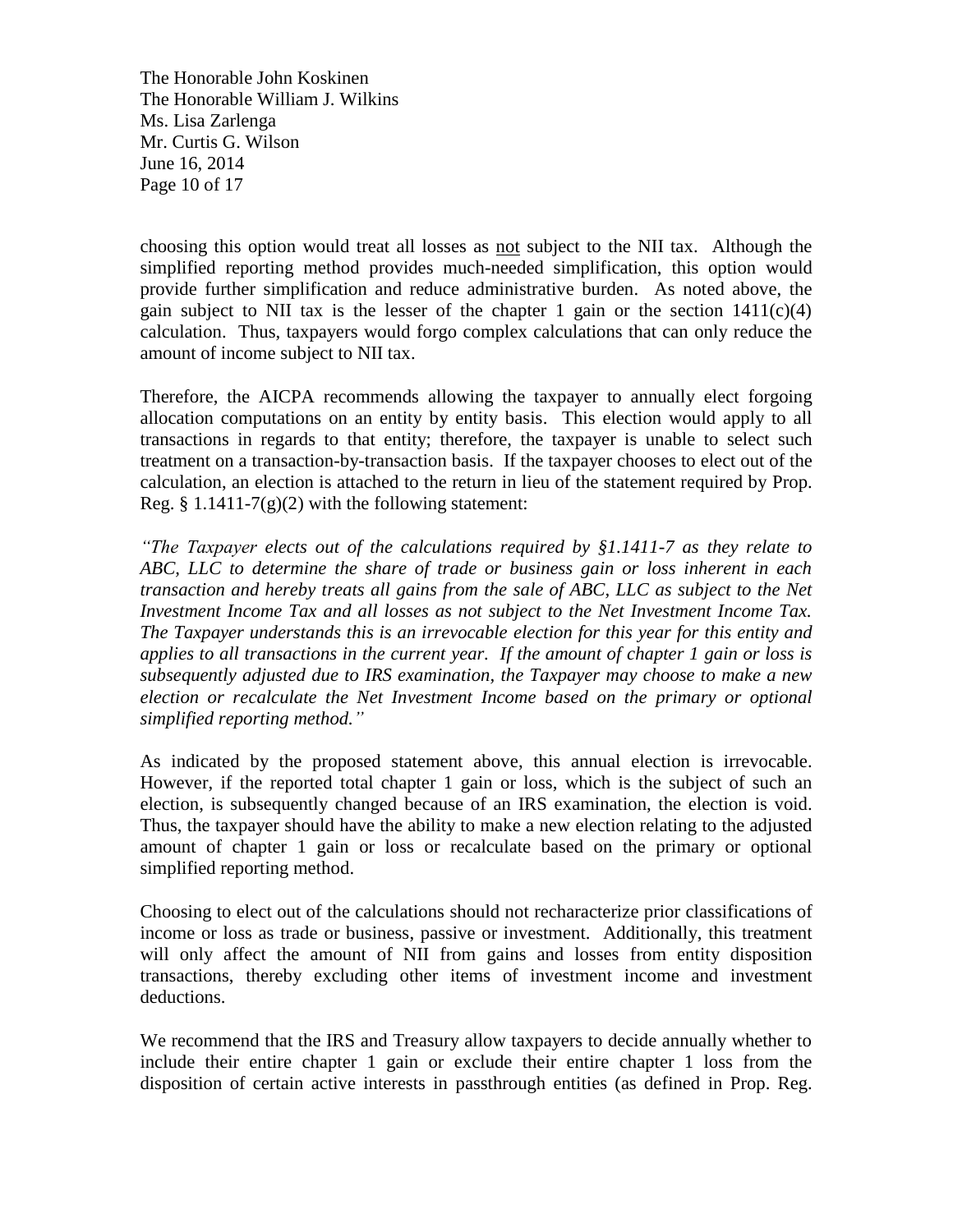The Honorable John Koskinen The Honorable William J. Wilkins Ms. Lisa Zarlenga Mr. Curtis G. Wilson June 16, 2014 Page 11 of 17

§ 1.1411-7) in calculating their NII for the year to avoid the administrative burden and expense of the section  $1411(c)(4)$  calculations.

4. Retirement payments to partners

Partners do not qualify for the general rule under section  $1411(c)(5)$  that excludes most employee retirement payments from the NII tax. For partners retiring from partnerships, section 736 provides a complicated set of rules to determine the nature of partner retirement payments. Partner retirement payments under section 736 are generally treated as payments in exchange for partnership property (both capital and ordinary), guaranteed payments, or a distributive share. Alternatively, the partners receive special treatment for general partners in non-capital intensive partnerships to the extent of unrealized receivables or goodwill. The proposed regulations adopt this labyrinth and layer additional rules on top of the complicated section 469 and burdensome section  $1411(c)(4)$  rules.

Currently, retiring partners are faced with complicated rules to determine the treatment of their retirement payments for purposes of chapter 1 of the Code. The proposed regulations apply those existing rules without giving partners a simple rule for the NII tax.

In the AICPA comment on REG-130507-11, dated June 17, 2013, relating to guidance under section 1411, we stated that the AICPA does not believe that the potentially inconsistent treatment among retired partners and employees was the intent of Congress in drafting the statute.<sup>3</sup> The AICPA continues to believe that for purposes of the NII tax, the final regulations should exempt payments made to retiring partners who have materially participated in the partnership for a certain period of years from NII tax. The fact that section 736 may characterize some portion of the payments as in exchange for property should not change the NII tax result. Therefore, we recommend a simple bright-line rule for the non-application of the NII tax to retirement payments for partners who have materially participated. The IRS and Treasury should consider applying this rule to service partnerships such as those partnerships described in section  $1202(e)(3)(A)$ .

5. Tiered passthrough dispositions

According to the preamble of the proposed regulations, the IRS and Treasury "have reserved proposed § 1.1411-7(e) to further consider a simplified method for determining

<sup>3</sup>See

[http://www.aicpa.org/Advocacy/Tax/Individuals/DownloadableDocuments/AICPA%20Section%201411%](http://www.aicpa.org/Advocacy/Tax/Individuals/DownloadableDocuments/AICPA%20Section%201411%20Comment%20Letter%20FINAL%20DATED%2006%2017%202013.pdf) [20Comment%20Letter%20FINAL%20DATED%2006%2017%202013.pdf.](http://www.aicpa.org/Advocacy/Tax/Individuals/DownloadableDocuments/AICPA%20Section%201411%20Comment%20Letter%20FINAL%20DATED%2006%2017%202013.pdf)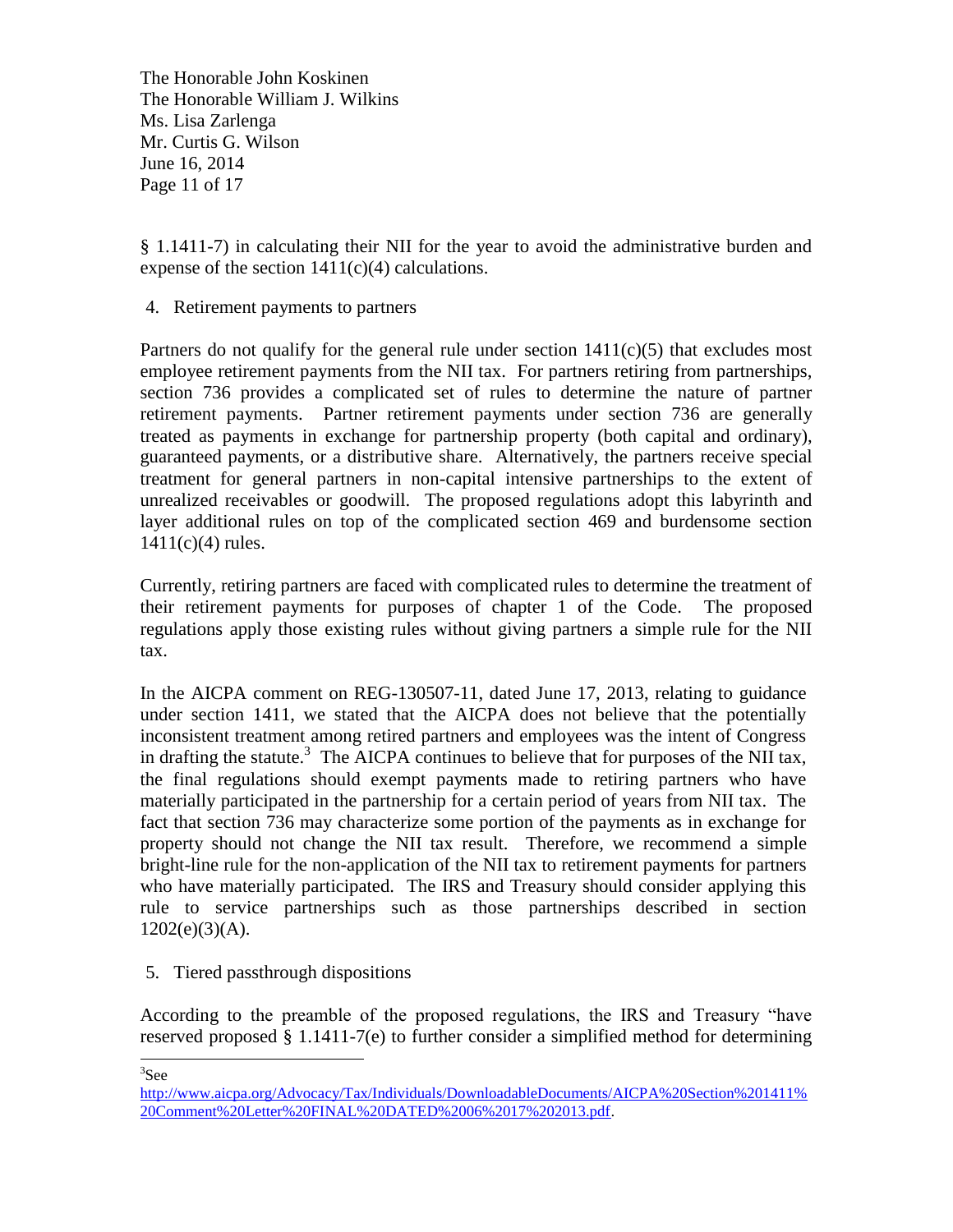The Honorable John Koskinen The Honorable William J. Wilkins Ms. Lisa Zarlenga Mr. Curtis G. Wilson June 16, 2014 Page 12 of 17

the section  $1411(c)(4)$  gain resulting from the disposition by a Passthrough Entity of an interest in a Subsidiary Passthrough Entity." Accordingly, the IRS and Treasury have requested comments regarding a simplified method for determining gain in such cases.

Proposed Reg. § 1.1411-7(b) provides a method to determine the gain or loss recognized for chapter 1 purposes that is attributable to property owned, directly or indirectly, by the passthrough entity that, if sold, would give rise to net gain within the meaning of section  $1411(c)(1)(A)(iii)$ . For dispositions resulting in chapter 1 gain, the proposed regulations note that the taxpayer's gain equals the lesser of (1) the amount of gain the taxpayer recognizes for chapter 1 purposes, or (2) the taxpayer's allocable share of net gain from a deemed sale of the passthrough entity's section 1411 property.

The proposed regulations also provide an optional simplified reporting method that qualifying taxpayers may use in lieu of the calculation described in Prop. Reg. § 1.1411- 7(b). According to the regulations, qualifying taxpayers must meet at least one of two requirements. Under the first requirement, the sum of the taxpayer's allocable share of separately stated items of income, gain, loss, and deduction during the Section 1411 Holding Period, of a type that the taxpayer would take into account in calculating NII, cannot exceed 5% of the sum of all separately stated items of income, gain, loss, and deduction allocated to the taxpayer during the holding period. The Section 1411 Holding Period is described as being generally the year of the disposition and the preceding two years. Also, chapter 1 gain recognized by the taxpayer from the disposition of the passthrough entity cannot exceed \$5,000,000. Under the second requirement, "the total amount of chapter 1 gain or loss recognized by the transferor from the disposition of interests in the Passthrough Entity does not exceed \$250,000 (including gains or losses from multiple dispositions as part of a plan.)" In the example provided in the proposed regulations, the taxpayer in question does not have adequate information or the necessary access to the books and records to complete either of these calculations.

The proposed regulations do not provide guidance in determining the section  $1411(c)(4)$ gain resulting from the disposition by a passthrough entity of an interest in a subsidiary passthrough entity when the taxpayer has elected to group his/her real estate activities under Treas. Reg. § 1.469-9. This shortfall becomes apparent when the taxpayer lacks access to the books and records of the lower-tier passthrough entity and receives insufficient information from the upper-tier passthrough entity. As a result, the taxpayer cannot perform the necessary calculations required by the general rule provided under Prop. Reg. § 1.1411-7(b). In addition, the lack of information prohibits the taxpayer from being able to determine eligibility for the optional simplified reporting method under Prop. Reg. § 1.1411-7(c).

The AICPA recommends adding a simplified safe-harbor method to the applicable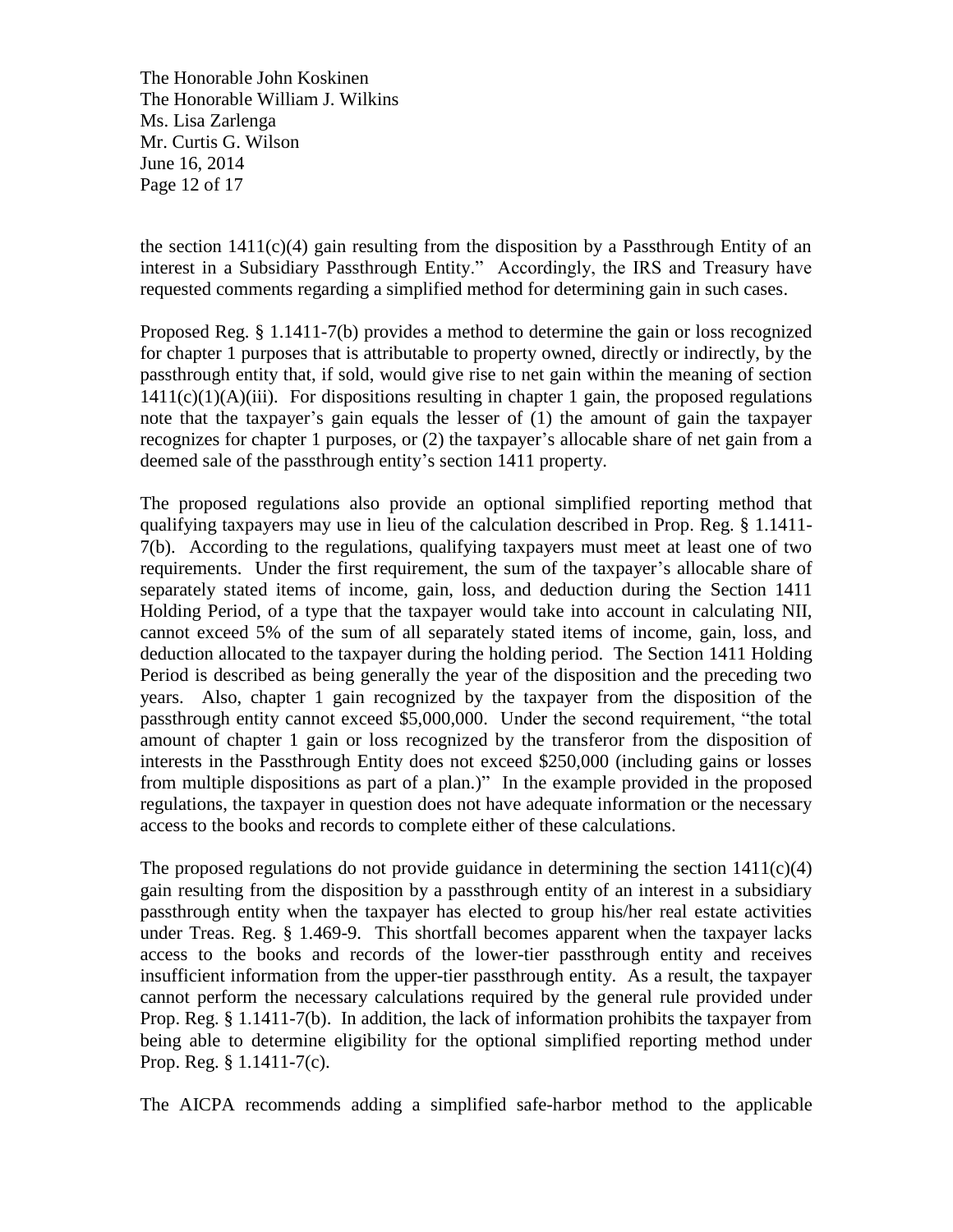The Honorable John Koskinen The Honorable William J. Wilkins Ms. Lisa Zarlenga Mr. Curtis G. Wilson June 16, 2014 Page 13 of 17

regulations as they relate to tiered passthrough dispositions that utilize current year information made available to taxpayers on their Schedule K-1. Such a provision would allow affected taxpayers to avoid performing calculations required under Prop. Reg. § 1.1411-7(b) and the optional simplified reporting method qualification test provided under Prop. Reg.  $\S$  1.1411-7(c), both of which involve information that may not be readily available or obtainable by the taxpayer.

We further recommend that the IRS allow taxpayers who have elected to regroup their real estate activities under Treas. Reg. § 1.469-9 to apply the optional simplified reporting method under Prop. Reg. § 1.1411-7(c) in the event of a tiered passthrough disposition if the taxpayer owned an interest that was less than a 25% limited interest in the applicable upper-tier passthrough for the entire taxable year or the total amount of the applicable gain on the disposition does not exceed \$250,000.

In conclusion, if the taxpayer owns at least a 25% interest in aggregate at any point during the entity's taxable year or holds a general or managing interest at any ownership interest level or whose applicable gain exceeds \$250,000, such taxpayer is unable to use the optional simplified reporting method under the safe-harbor method provided under Prop. Reg. § 1.1411-7(e). Accordingly, the taxpayer must apply the calculations provided by Prop. Reg. § 1.1411-7(b) and the optional simplified reporting method qualification test provided under Prop. Reg. § 1.1411-7(c).

To illustrate our simplified safe-harbor method, we offer the following examples:

## **Example 1:**

Partner A holds a 20% limited interest in XYZ, a passthrough entity that owns a 50% interest in LTP, a subsidiary passthrough entity that is a real estate development company. Partner A is a real estate developer and elected to group his real estate activities under Treas. Reg. § 1.469-9. XYZ sells its interest in LTP, the gain from the sale of that interest allocable to Partner A was \$300,000 and XYZ may qualify under Prop. Reg. § 1.1411-7(a)(2). However, Partner A lacks access to the books of LTP that would allow Partner A to compute the section 1411(c)(4) inclusion under the general rule of Prop. Reg. § 1.1411-7(b). Additionally, Partner A receives insufficient information from XYZ to allow Partner A to determine whether he qualifies to apply the optional simplified reporting method under Prop. Reg.  $\S$  1.1411-7(c) or to undertake the computation of Prop. Reg. § 1.14117-(b).

Our proposed simplified safe-harbor method within Prop. Reg. § 1.1411-7(e) would allow Partner A to apply the optional simplified reporting method under Prop. Reg. § 1.1411-7(c) since his ownership percentage in XYZ is a limited partner/member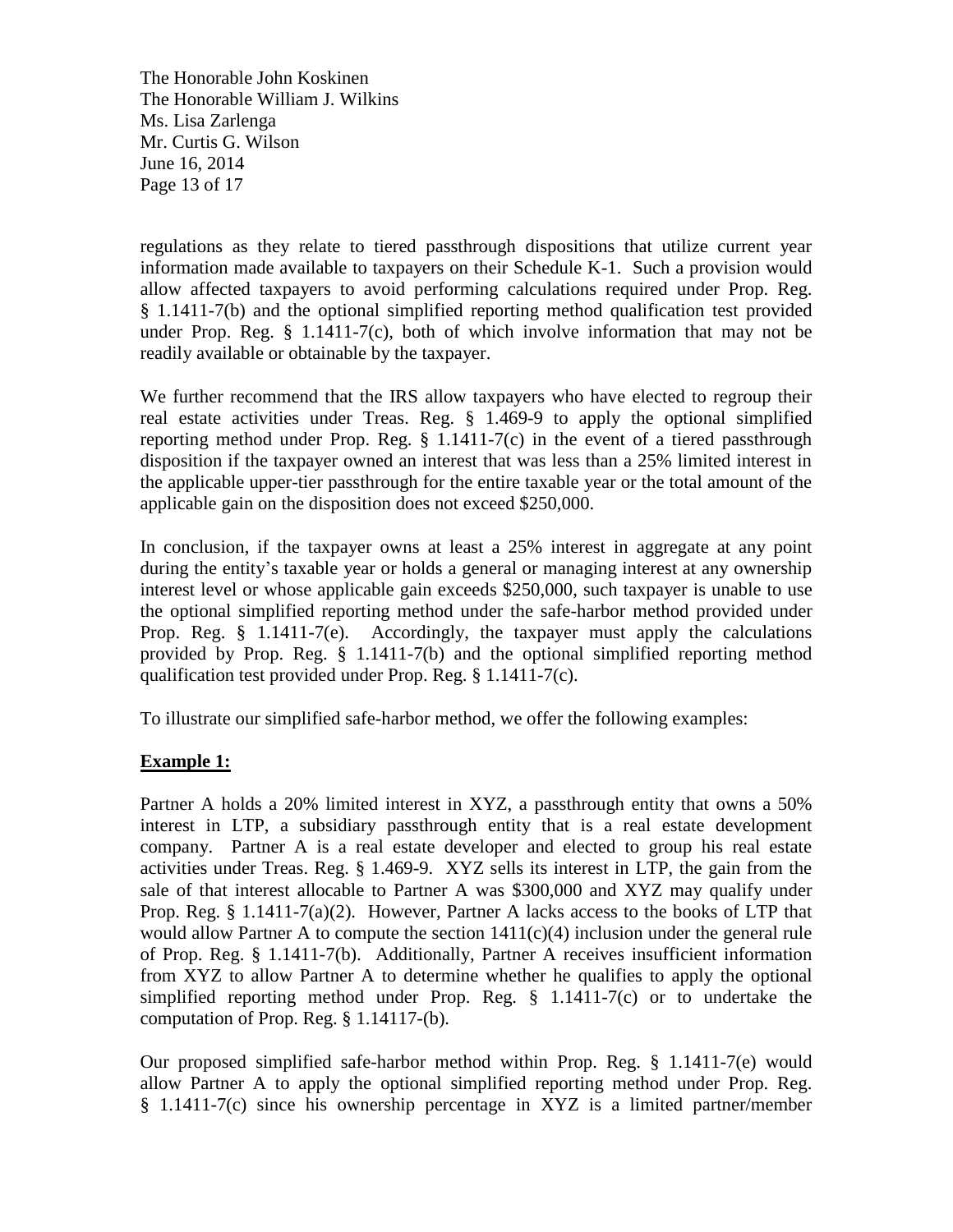The Honorable John Koskinen The Honorable William J. Wilkins Ms. Lisa Zarlenga Mr. Curtis G. Wilson June 16, 2014 Page 14 of 17

interest and is less than 25% even though his allocated gain exceeds \$250,000.

### **Example 2:**

The same facts from Example 1 apply, but Partner A's 20% interest is a general partner/member interest.

Under these circumstances, Partner A would not qualify for our safe-harbor method within Prop. Reg. § 1.1411-7(e), since he owns general partner/limited interest and his allocated gain exceeds \$250,000. Partner A would either need to compute his section 1411(c)(4) inclusion under the general rule of Prop. Reg. § 1.1411-7(b) or determine whether he qualifies to apply the optional simplified reporting method of Prop. Reg. § 1.1411-7(c) by employing the applicable tests.

## **Example 3:**

The same facts apply from Example 1, however Partner A acquired an additional 10% interest in XYZ during the year. After Partner A's acquisition of the additional 10% ownership, Partner A would cumulatively own a 30% limited partner/member interest in XYZ.

Under these circumstances, Partner A would not qualify under our proposed safe-harbor method within Prop. Reg. § 1.1411-7(e), since he owns at least 25% of limited partner/member interests any point during the tax year and his allocated gain exceeds \$250,000. Partner A would either need to compute his section  $1411(c)(4)$  inclusion under the general rule of Prop. Reg. § 1.1411-7(b) or determine whether he qualifies to apply the optional simplified reporting method of Prop. Reg. § 1.1411-7(c) by employing the applicable tests.

#### **Example 4:**

The same facts apply from Example 1, but Partner A also owns a 50% interest in XYZ-B, a passthrough entity that owns a 30% interest in XYZ. By aggregation of Partner A's ownership interests, Partner A owns a total interest of 35% in XYZ (20% interest held personally plus the 15% interest (50% interest in XYZ-B of the 30% interest in XYZ) held through XYZ-B).

Under these circumstances, Partner A would not qualify under our proposed safe-harbor method within Prop. Reg. § 1.1411-7(e), since his aggregate ownership is at least 25%. Partner A would either need to compute his section  $1411(c)(4)$  inclusion under the general rule of Prop. Reg. § 1.1411-7(b) or determine whether he qualifies to apply the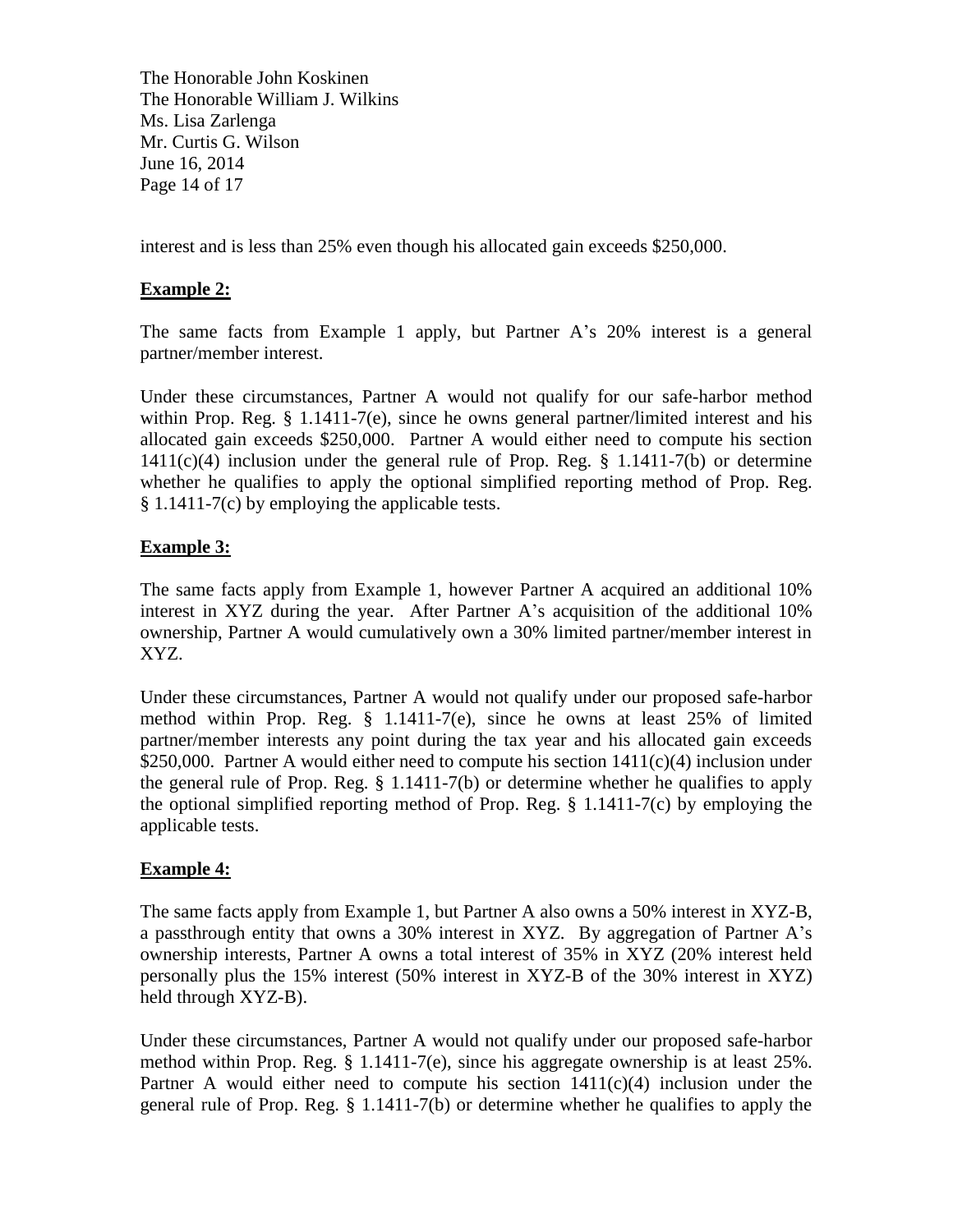The Honorable John Koskinen The Honorable William J. Wilkins Ms. Lisa Zarlenga Mr. Curtis G. Wilson June 16, 2014 Page 15 of 17

optional simplified reporting method of Prop. Reg. § 1.1411-7(c) by employing the applicable tests.

# **Example 5:**

The same facts apply from Example 1, but Partner A owns a 30% general partner/member interest and Partner A's allocated gain from the sale of XYZ's interest in LTP was \$200,000.

The proposed safe-harbor method within Prop. Reg. § 1.1411-7(e) would allow Partner A to apply the optional simplified reporting method of Prop. Reg. § 1.1411-7(c) since the total amount of the allocated gain on the disposition does not exceed \$250,000.

We believe the taxpayers that satisfy this criteria pose little to no risk to the underlying calculations under Prop. Reg. § 1.1411-7(b) and the optional simplified reporting method qualification test proposed by Prop. Reg. § 1.1411-7(c). Therefore, the final regulations should exclude taxpayers that satisfy the safe-harbor method illustrated above from the complex calculations under Prop. Reg. § 1.1411-7(b).

6. Dispositions of Stock in an S Corporation Held by a QSST

When an election is made to treat a qualifying trust as a QSST, the current income beneficiary of the trust is treated as the deemed owner of the S corporation stock held by the trust.<sup>4</sup> Accordingly, the current income beneficiary includes, in computing his or her taxable income, the S corporation items allocated to the shares of S corporation stock held by the OSST. However, Treas. Reg.  $\S 1.1361-1(i)(8)$  provides that the trust, and not the current income beneficiary, is treated as the owner of the S corporation stock in determining the income tax consequences of the disposition of the stock by the QSST. While the trust is treated as the owner of the S corporation stock in determining the income tax consequences of the disposition of the stock by a QSST, for purposes of applying sections 465 and 469 to the beneficiary of the trust, the disposition of the S corporation by the trust shall be treated as a disposition by such beneficiary. $5$ 

We recommend that the final regulations recognize section  $1361(d)(1)(C)$  and Treas. Reg. § 1.1361-1(j)(8) with respect to the section 469 treatment available for the beneficiary. The last sentence of Treas. Reg. § 1.1361-1(j)(8) provides:

<sup>&</sup>lt;sup>4</sup> See section 1361(d)(1)(B).

<sup>&</sup>lt;sup>5</sup> See section  $1361(d)(1)(C)$  and Treas. Reg. § 1.1361-1(j)(8).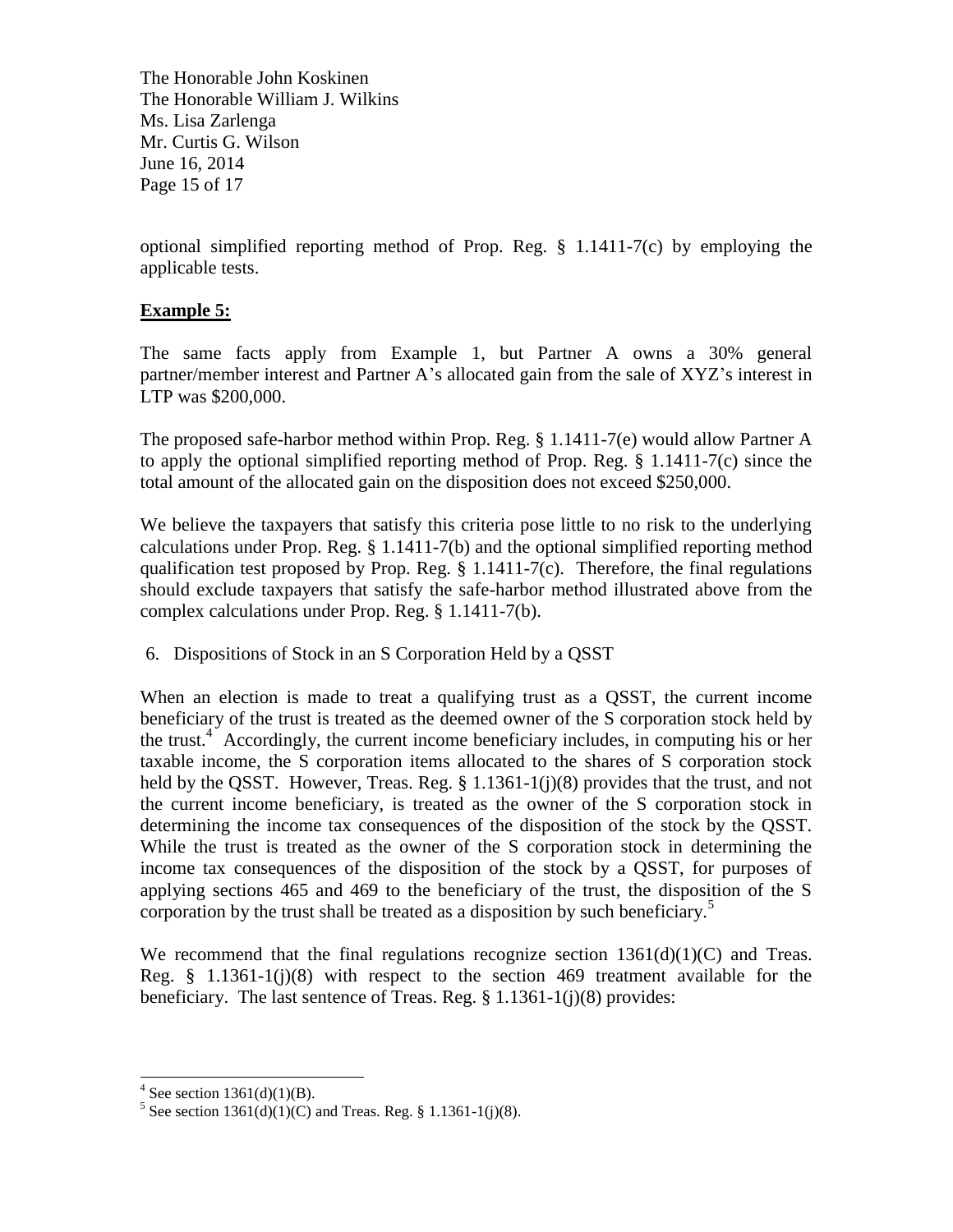The Honorable John Koskinen The Honorable William J. Wilkins Ms. Lisa Zarlenga Mr. Curtis G. Wilson June 16, 2014 Page 16 of 17

> "However, solely for purposes of applying sections 465 and 469 to the income beneficiary, a disposition of S corporation stock by a QSST shall be treated as a disposition by the income beneficiary."

The disposition of the stock at a gain, therefore, provides passive income to allow the beneficiary to deduct previously suspended passive losses and deductions. Further, the entire disposition of the S corporation stock allows the beneficiary to deduct the suspended loss if the activity nets to an overall loss, due to section  $469(g)$ . The beneficiary, therefore, receives the benefit of the trust's treatment of the disposition.

Similarly, the trust should receive the benefit of the history of the beneficiary's participation status for purposes of determining the character of the trust's gain for section 469 purposes. For example, if the beneficiary materially participated in at least five of the previous ten years in the activity of the S corporation (meeting the test of Treas. Reg.  $\S$  1.469-5T(a)(5)), the trust should be deemed to have materially participated in the activities of the S corporation for purposes of determining the amount of gain or loss resulting from the sale of S corporation stock included in the trust's NIIT under section  $1411(c)(4)$ .

In conclusion, the final regulations should provide that when a QSST disposes of S corporation stock, the disposition is treated as a disposition of the stock by the current income beneficiary of the QSST for purposes of determining the amount of gain or loss resulting from the sale of S corporation stock included in the NII of the trust under section  $1411(c)(4)$ . Thus, if the current income beneficiary materially participates in the activities of the S corporation, the exception under section  $1411(c)(4)$  should apply to the trust.

\* \* \* \* \*

We welcome the opportunity to discuss these comments. If you have any questions regarding this submission, please contact me at (304) 522-2553 or [jporter@portercpa.com;](mailto:jporter@portercpa.com) Jonathan Horn, Chair of the AICPA Individual and Self-Employed Tax Technical Resource Panel, at (212) 744-1447 or [jmhcpa@verizon.net;](mailto:jmhcpa@verizon.net) or Jason Cha, AICPA Technical Manager, at (202) 434-9231, or [jcha@aicpa.org.](mailto:jcha@aicpa.org)

Sincerely,